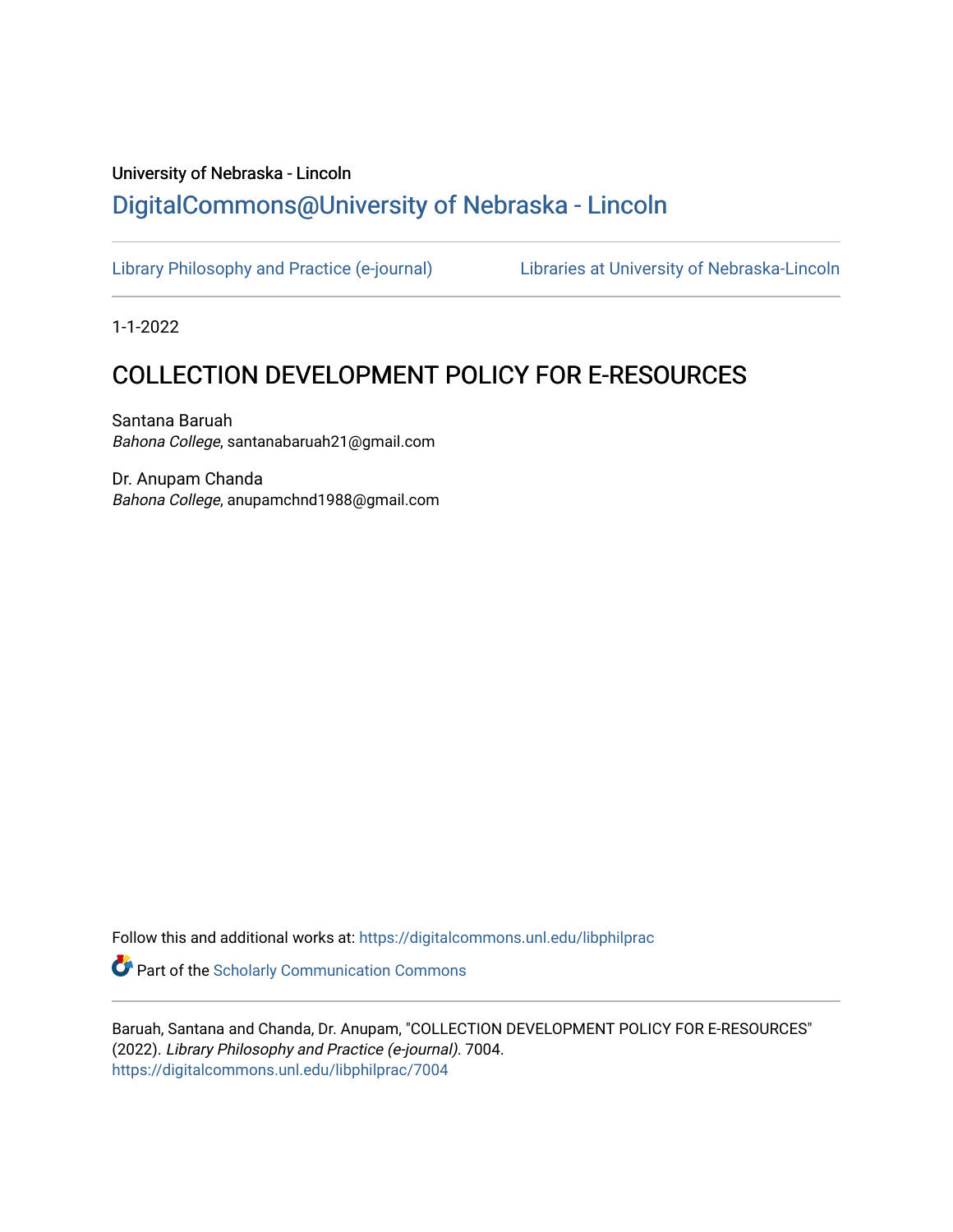#### **COLLECTION DEVELOPMENT POLICY FOR E-RESOURCES**

#### **Santana Baruah**

Assistant Librarian Bahona College, Bahona, Jorhat, Assam, India Mobile No.: 9101580788 Email: santanabaruah21@gmail.com

 $\mathcal{R}$ 

# **Dr. Anupam Chanda**

Librarian Bahona College, Bahona, Jorhat. Assam, India Email: anupamchnd1988@gmail.com

#### **Abstract**

Collection development is a most important process of a library. This process increases the reading materials of the library for the satisfaction of the reader approach. Collection development policy acts as a guide for selecting library materials. It helps to maintain library cooperation and communication between library staff. This process increases the reading materials of the library for the satisfaction of the reader approach. Collection development policies are written statements of goals and evaluative parameters to guide decision-making when adding material to a library collection. A large number of e-resources collection has become a challenge to libraries as a lot of information is now available to the public without having to visit and use the traditional library. American Library Association states that the collection development policies document which defines the scope of a library's existing collections, plan for the continuing development of resources, identify collection strength and outline the relationship between selection philosophy and institutions goals, general selection criteria, and intellectual freedom. In electronic environment collection development policy select tools and processes, set the principles for the management of electronic resources, allocating the budget for buying of e-resources. Due to information technology, most of the libraries are involved in the sharing of the e-resources in many ways. The Collection development policy must indeed be clear whether the collection is in print or electronic form and also it should full fill the user's demand. This article tried to explore the different collection development policies for e-resources. The information provided in this article is based on secondary data. The information available in this article is a general kind of information and it is applicable in all kinds of libraries.

**Keywords:** *E-resources, Collection development, ICT, E-books, E-journals.*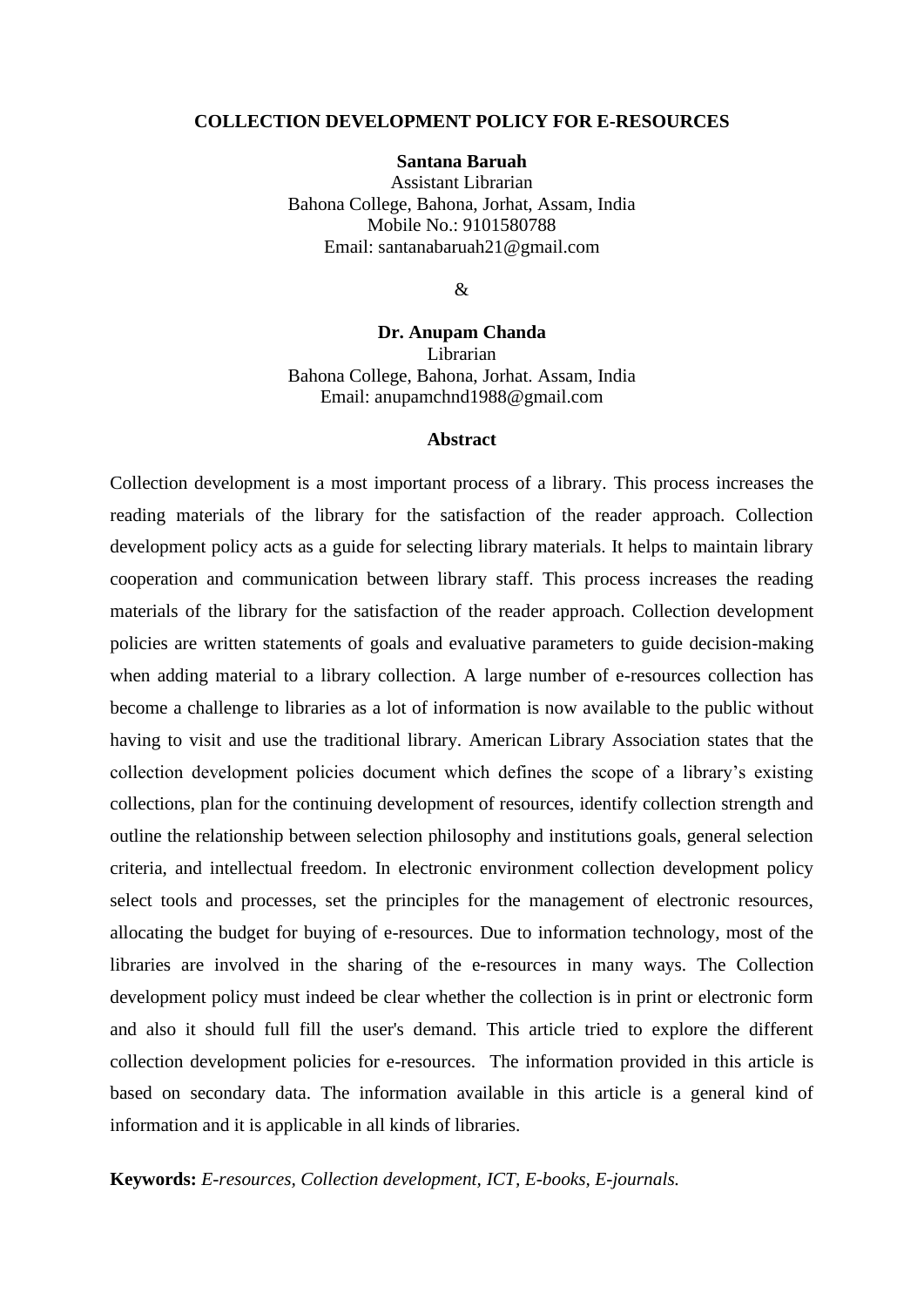## **INTRODUCTION:**

Information is a foremost component in any institution as well as any organization. Due to the rapid changes of information generation, the task of collection, organization, and retrieval of information has become very difficult. In the  $21<sup>st</sup>$  century, we all know that the library is a piece of knowledge as well as an information center where we get or acquire traditional to modern information.

Before in ICT era, libraries were collected only print materials which took a large space to organize or manage these resources. Also, the information seeker has a lot of time to evaluate or analyze their relevant information. In general information, the seeker is not preferred much time in searching their relevant information from print materials. So that with time the way of acquiring information changes from print to e-version which is easier and more convenient and also takes a lot of time to access the information.

A few years ago library's collection development policy was restricted in material selection and elimination, preservation, replacement, or removal of deteriorating and outdated or irrelevant materials in the collection. But in the ICT era library have changed their collection development policy. Acquiring print materials is not a difficult task for a library. But to procuring different e-resources such as e-books, e-journals, e-databases, etc are different from print materials which involve different cost issues, vendor selection methods, technical support as well as licensing issues.

## *Objectives of the study*

Following are the objectives of the study

- To ascertain the types of policies guiding electronic resources collection development practices;
- To identify the tools used in making sound electronic resources collection development;
- To determine the criteria considered in the evaluation of electronic resources.

#### *Statement of the problem*

The researcher has chosen the study because nowadays there is a huge requirement for eresources. The emergence of ICT has led to an information explosion in libraries. A large number of e-resources collection has become a challenge to libraries as a lot of information is now available to the public without having to visit and use the traditional library. The need for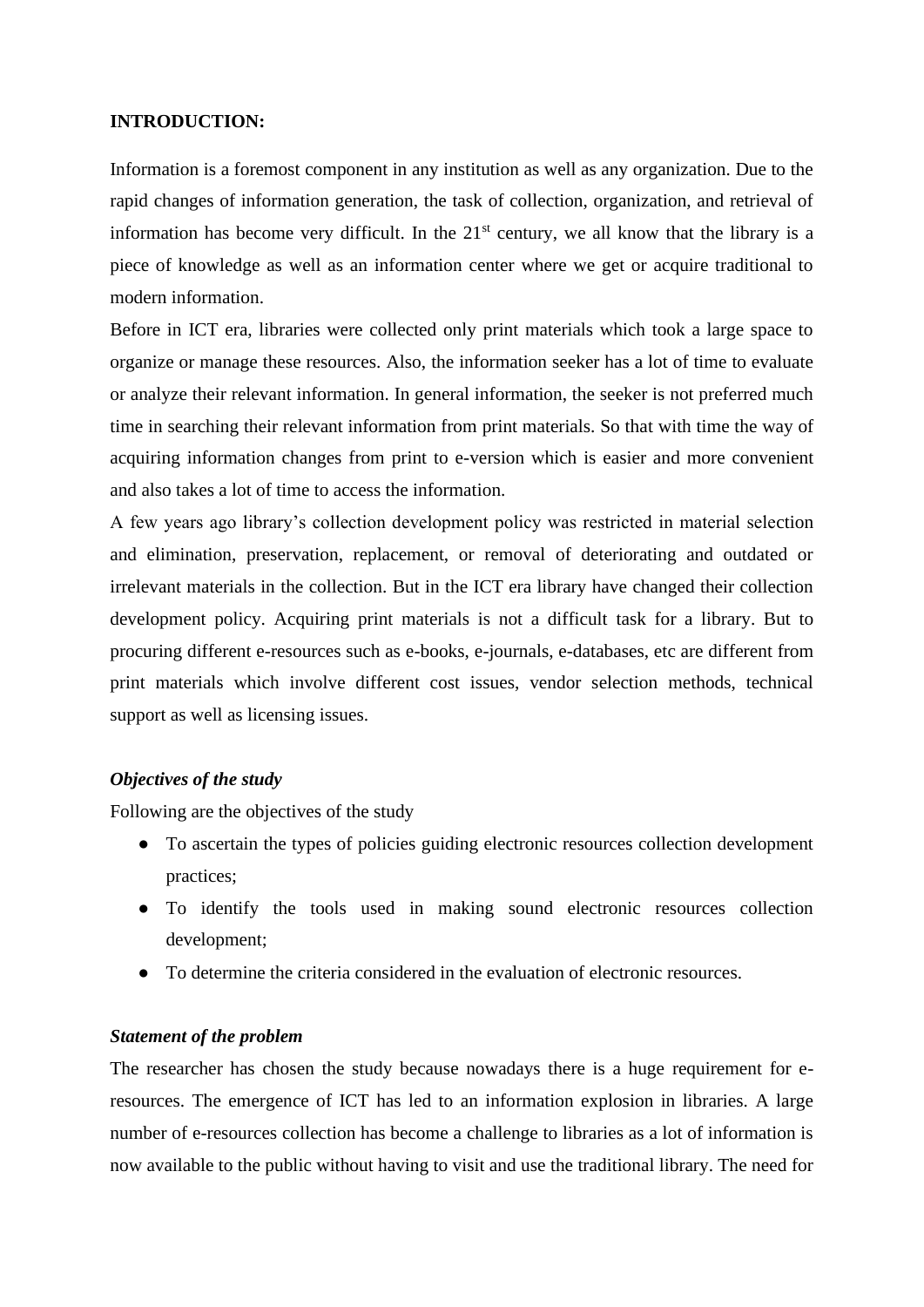libraries to build their collection with e-resources to the benefit of the libraries as well as the users is of great importance. As such, there is a need to transform and adopt policies that will promote the better building of electronic resources.

#### *Research methodology*

The researcher has collected information from secondary sources. After collecting the information the researcher has analyzed the information and based on the analysis the researcher has written the article. The article is based on a theoretical perspective so there is no data related to any library. The entire theory based on how the libraries can implement the policy regarding the collection development of e-resources.

#### **REVIEW OF LITERATURE**

**Srivastava, Parabhoi and Sonkar (2016)** in their research paper E-resources collection development policy mentioned that Information technology and the internet have created a lot of opportunities and challenges for the library professions. Due to information technology, most of the libraries are involved in the sharing of the e-resources in many ways. Library users are widely dependent on electronic resources which are subscribed by libraries in the world. Electronic resources are having lots of features that make it convents to access desired information around the world without any chronological and geographical boundaries. Libraries are involved in the subscription of electronic resources from the various publishers, aggregators, consortia, etc. which create complexity in the collection development.

**Okogwu and Ekere (2018)** conducted an empirical study on Collection Development Policies of Electronic Resources in University Libraries in Southeast Nigeria. In this study, they mentioned the collection development policy of electronic resources in university libraries in South East Nigeria. The study ascertains the types of policies guiding electronic resources collection development practices; identifies the tools used in making sound electronic resources collection development; and determines the criteria considered in the evaluation of electronic resources of university libraries in South East Nigeria.

**Kaur (2007)** conducted a study on E-resources and collection development: emerging issues for the academic libraries mentioned that the academic libraries today are reorienting their collections and their collection development policies in the light of e-resources. Not only are the collections changing so are the role of librarians. The dual print and electronic environment are posing a challenge to the librarians. How best to balance the available budget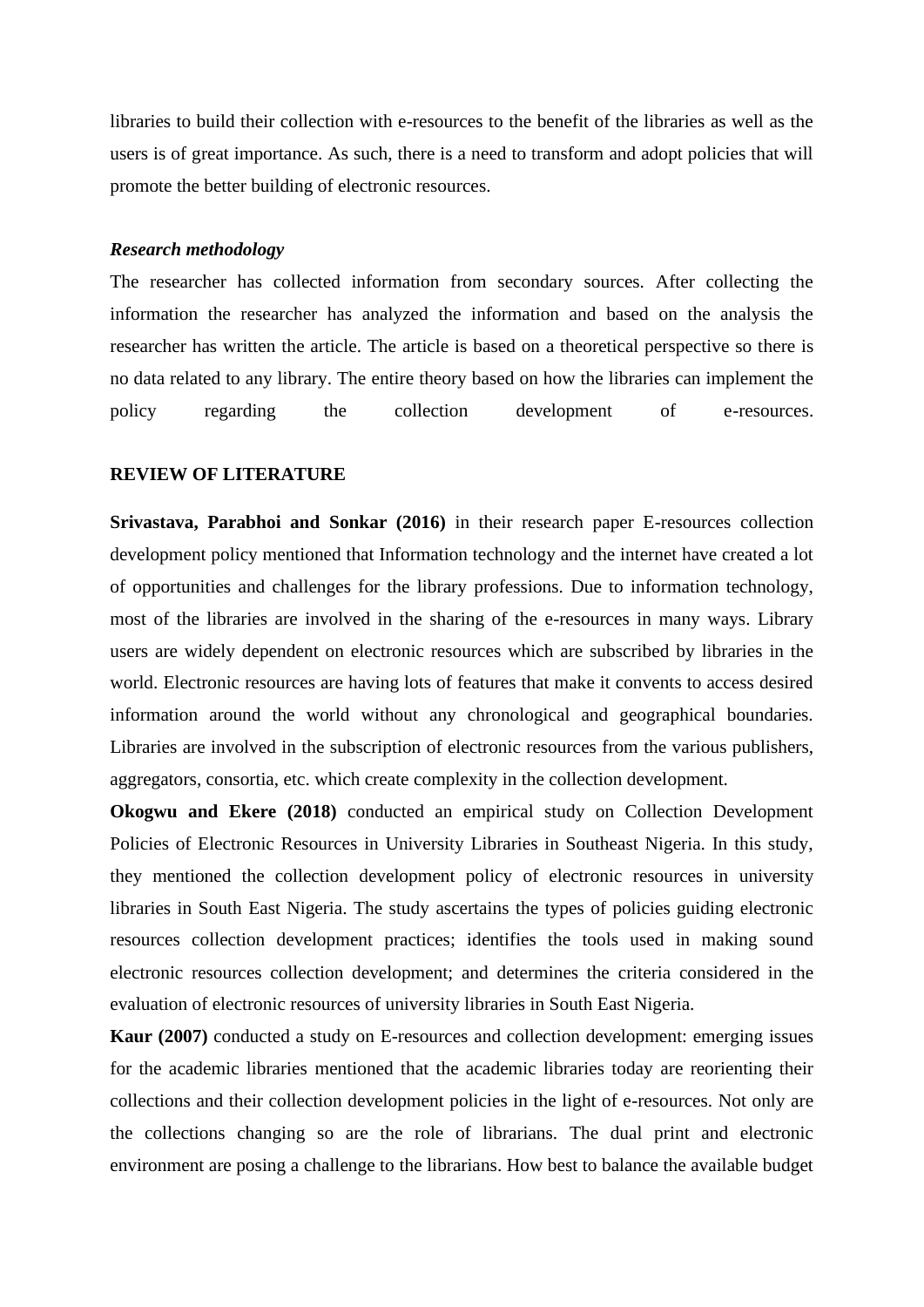between the two and in the process provide easy access to relevant information to the users without any delay, is the Mantra of Librarianship today. E-journals and e-books are here to stay. In the light of this fact how to provide access, which is the best source, how to index and catalog them to provide quick access as well as training of the staff for their new role are the various issues that have been discussed in this article.

**Natarajan (2018)** wrote an article on Collection Development Policy for E-resources in University Libraries: A Study. This article describes the Collection Development Policies in University libraries. Collection Development Policy included for Electronic Resources in University libraries. Major Roles in the Selection of Library Collections and the important Selection Tools for Print and Electronic forms, Criteria for Selecting the Book suppliers and Order of Books and Details of the collections in the library for the preceding five years. The Interlibrary lending/ resource sharing facility for books with others and Subscribe to eresources.

#### **COLLECTION DEVELOPMENT:**

Collection development is a most important process of a library. This process increases the reading materials of the library for the satisfaction of the reader approach. The collection development process is that which permits the library to develop a collection of materials as per the information needs and service requirements of the user. In Encyclopaedia of Library and Information says " Library Collection Development is the total of library materialsbooks, manuscripts, serials, government documents, pamphlets, catalogs, reports, recording, microfilm reels, micro cards and microfiche, punch cards, computer taps, etc. – that make up the holding of a particular library". All we know is that according to the fifth law of library science "Library is a growing organism" and it shows that the collection of libraries is increasing day by day. Hence we may call collection development is an ongoing process but collection must be reliable, authentic as well as appropriate.

#### **COLLECTION DEVELOPMENT POLICY:**

A policy is a kind of statement and set of the portfolio through which staff and users work. According to ODLIS, "A formal written statement of principles guiding a libraries' selection of materials, including criteria used in making selection and deselection decision (fields covered, degrees of specialization, levels of difficulty, languages formats, balance, etc American Library Association states that the collection development policies document which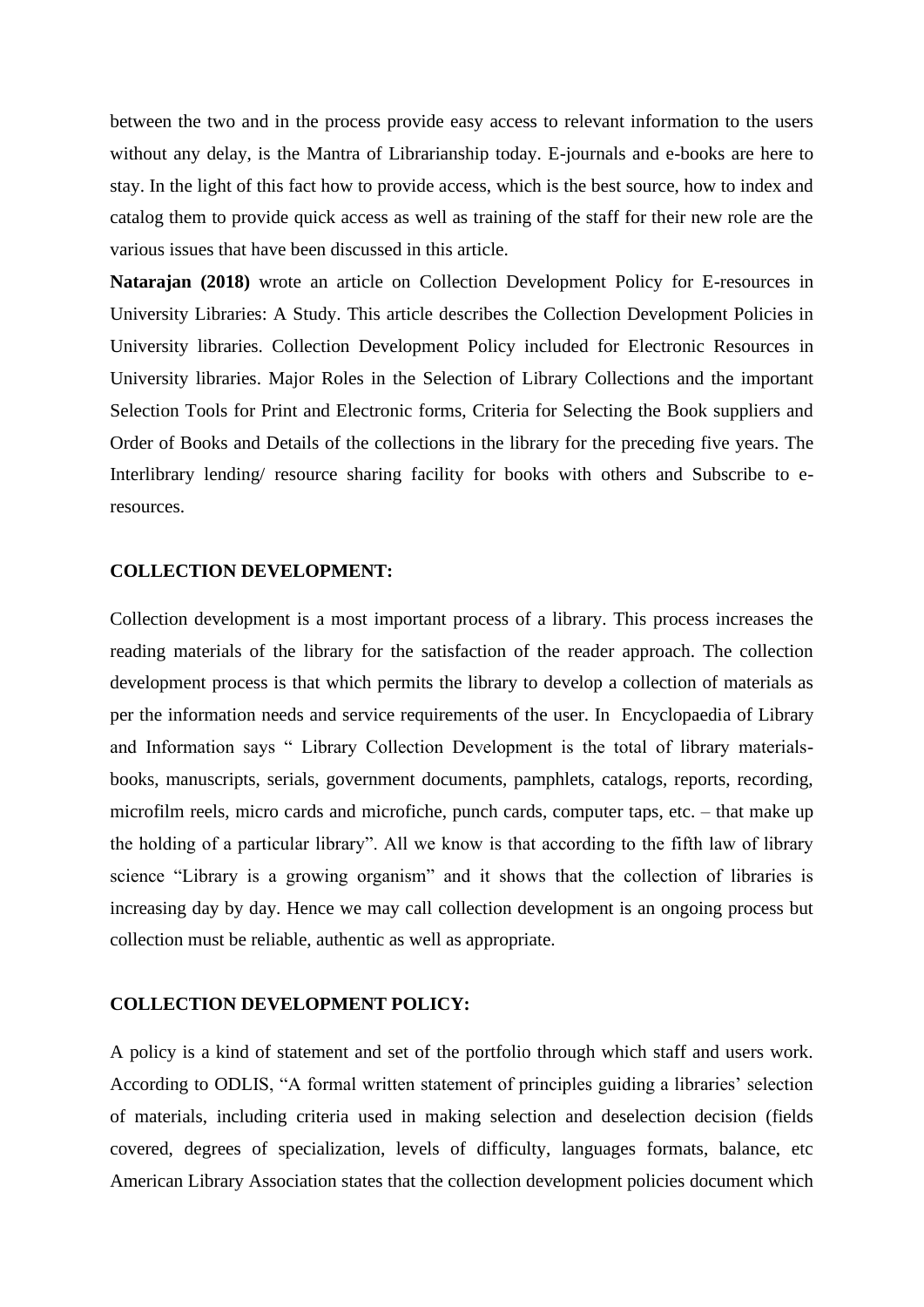defines the scope of a library's existing collections, plan for the continuing development of resources, identify collection strength and outline the relationship between selection philosophy and institutions goals, general selection criteria, and intellectual freedom. (ALA, 1987).

According to Harrods librarians glossary, " Collection Development policy as a term which encompasses a number activities related to the development of library collection, including the determination and coordination of selection policy, assessment of users needs and potential users, collection evaluation, selection, and intellectual freedom".

Collection development policies are written statements of goals and evaluative parameters to guide decision-making when adding material to a library collection. Collection development policy plays an effective role to acquire materials, a guide to library staff that how to select reliable and authentic materials or documents.

## **COLLECTION DEVELOPMENT POLICY FOR E-RESOURCES:**

The primary aim of the policy is to describe collection which has been constructed based on a post on an individual experience, knowledge, and common sense. In the same manner, collection development policy also follows these qualities.

Collection development policy acts as a guide for selecting library materials. It helps to maintain library cooperation and communication between library staff. In electronic environment collection development policy select tools and processes, set the principles for the management of electronic resources, allocating the budget for buying of e-resources.

#### *Importance of electronic resources:*

Electronic resources are resources in which information is stored electronically and which are accessible through electronic systems and networks. The phrase "electronic resources", has broadly been defined as information accessed by a computer, may be useful as bibliographic guides to potential sources but, as of yet, they infrequently appear as cited references in their right. We all know that, in this ICT era, most libraries subscribe to electronic resources rather than print materials. Electronic resources take a lot of space. Also, the users are mostly preferring e-materials rather than print materials.

Some of the major features of electronic resources are: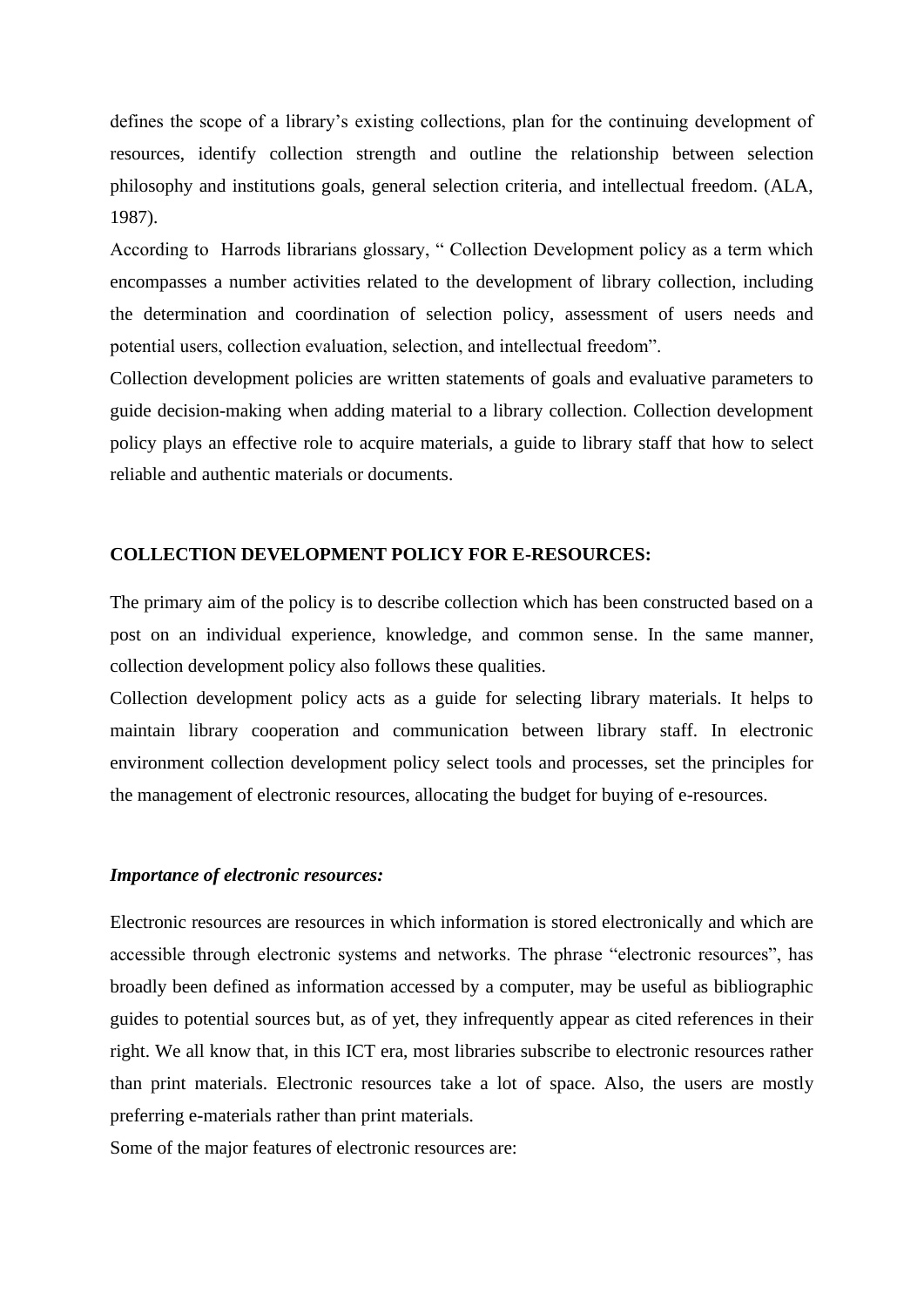#### **a) Accessibility:**

Users can access electronic resources from any remote location to /her desktop.

## **b) Networking capability:**

Electronic resources have full networking capability. It may maintain and utilize the relationship among the electronic information. Effective searching can be possible to retrieve particular information.

## **c) Easy to handle:**

It is also easy to revise, manipulated, and merge. Presentation of information through digital resources can be done within a response time with speed and ease. It develops a distributed learning environment by which all the users can be benefited at any time.

# **d) Storing Capacity:**

Electronic resources can be easily copied, stored, and disseminated. The large volume of data can be stored in electronic resources and made accessible to the user.

# **e) High speed:**

The addition of information to the collection of digital resources is faster. Electronic resources can be done the cataloguing, editing, referring, indexing, etc in a very speedy way. It is also the ability of speedy delivery.

## **f) User friendly:**

The electronic collection can save the user's time. They also generate satisfaction among the users. It promotes interaction with remote users. Education and training can be provided through digital resources effectively.

## **g) Online capability:**

Electronic resources have the feature of online user tracking. Buying and selling of eresources are available on World Wide Web.

## **h) Additional value:**

With the help of the web, it gives extra output as compared to the print version of the article like chart, animation, virtual reality, etc.

## **i) Inexpensive:**

It is cost-effective. It has distribution cost and extra cost by adding new features.

## *Types of electronic resources:*

Broadly electronic resources are divided into two types. These are online electronic resources and offline electronic resources. Online resources are those which are found electronically and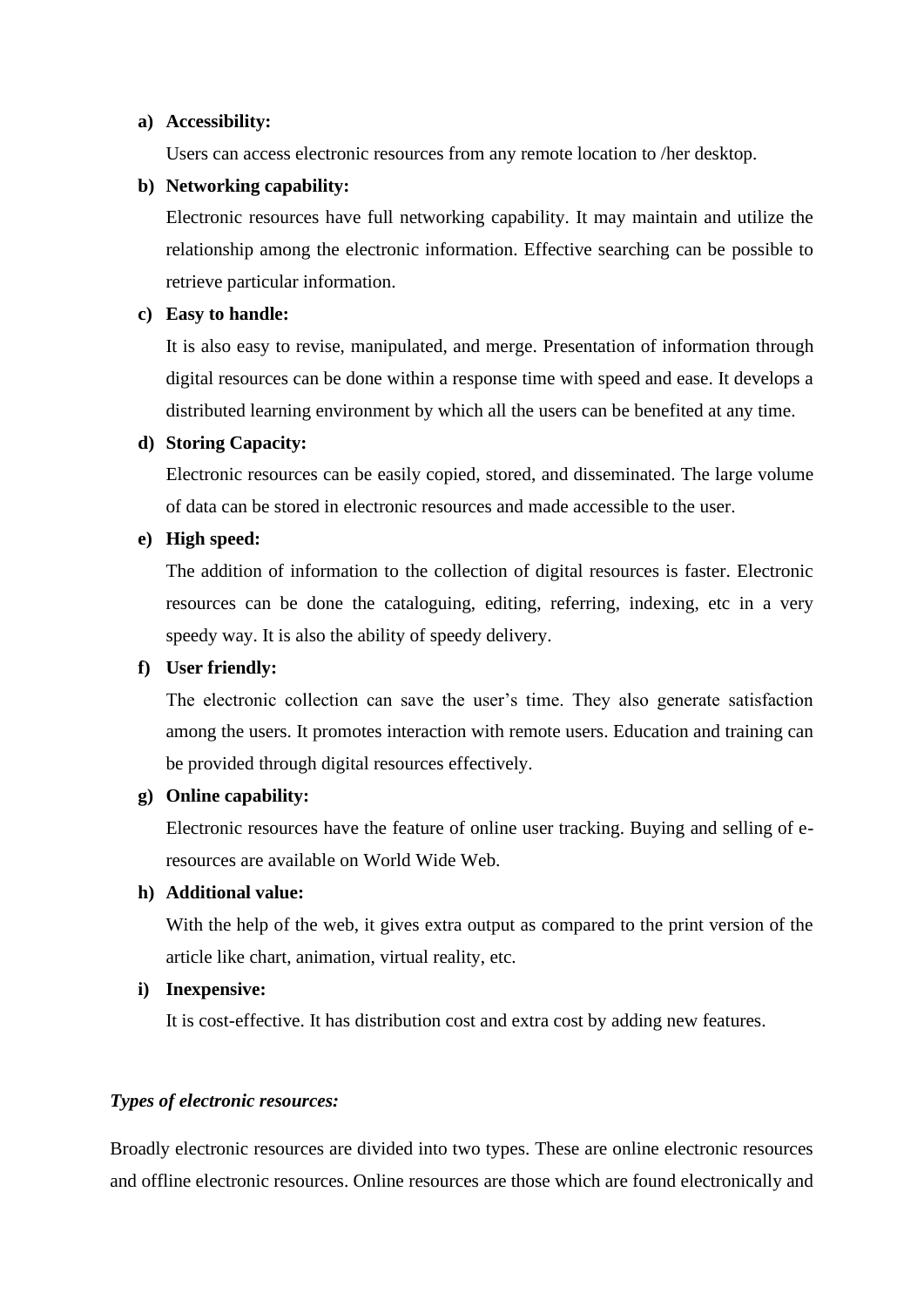also available on World Wide Web (e.g. Online News Paper, Online electronic journal, etc) and Offline electronic resources are those which are found electronically ( e.g. CD-ROM based e-resources, offline e-dictionary.

In the ICT era, a large number of electronic resources are available in the market. These are

• *E-books:*

An electronic book (or e-book) is known as a digital book and e-edition. E-books are usually read through some specific e-book reader or tablet using an e-reader application. Variety of ebooks available on the web, some are freely accessible, some are open access and also some have a minimum cost. Generally, e-books are purchased through the proper review of the product and carefully understanding the terms and conditions that the publishers have given.

• Electronic journal:

Electronic journals (e-journal) are scholarly journals that can be accessed using computer and communication technology and they are usually published on the web. Most of the publishers are providing of accessing e-journals online to the licensed users. Some of them publish both electronic and print versions. But library must attention to subscribe to those journals that have high impact factors and for user demand.

• *Electronic databases:*

An electronic database is a searchable electronic collection of a library. The library acquires two basic types of databases; indexing or bibliographic databases and full-text databases. The library purchases the product through the proper review within minimum cost.

## *Selection criteria of e-resources:*

We know that traditionally, the selector or acquisition librarian decides to acquire print material, only the limited consultation, and other departments follow the established policies and guidelines. But in the case of electronic resources, the librarian and library staff must intention on the following important points.

• *Content:* 

When the library is going to the procurement of e-resources, the library authority has needed to be evaluated and reviewed these resources. Contents of these resources must be authentic, current and updated, reliable, and also support the requirements of the targeted audience. Several additional content criteria, unique to e-resources, need to be considered. These criteria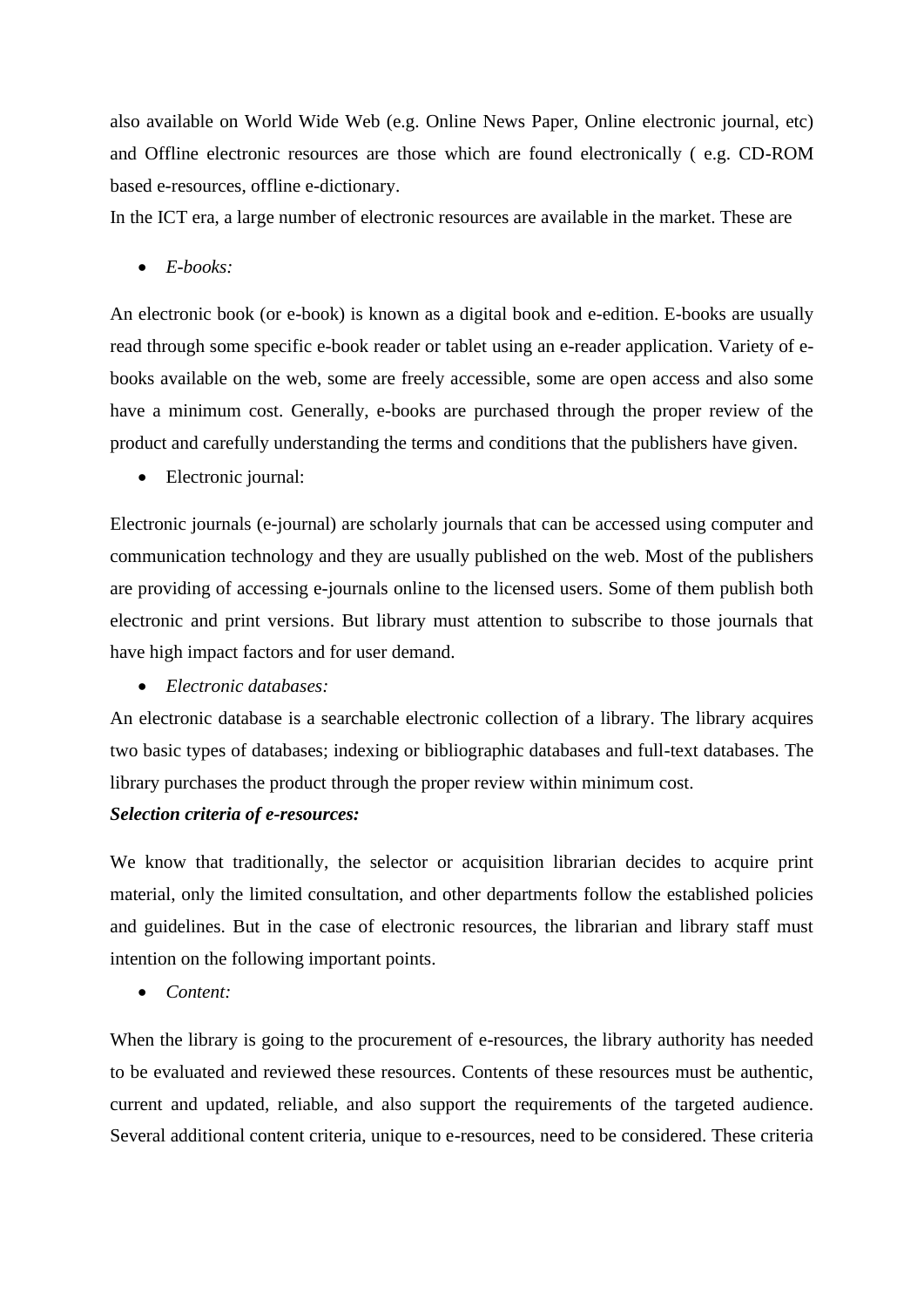are equivalent in both print and electronic resources which help to determine the preferred format.

• *Technical requirements:*

Several technical issues are involved in accessing electronic resources. The service provider should give full support in technical issues. The library should have the capability to provide and effectively maintain access to resources on an ongoing and cost-effective basis. When libraries access e-resources via the web, the service provider should provide some extra facilities such as updating, optimum access, reduce burden in terms of storage, preservation, and maintenance. Besides these, the library that accesses the electronic resources should be authentic, compatible. The web browser that installs by the library for accessing these resources should be updated, standard, and support all kinds of databases.

• *Functionality and reliability:*

The e-resource interface should be user-friendly, easy to navigate, and intuitive. The resource should offer a powerful, flexible, and user-friendly search engine. The system should give the facility of keyword and Boolean searching, full-text searching and truncation, etc. A range of export options such as e-mail, printing, and downloading should be supported. The system should be available at all hours of the day.

• *Vendor support:*

The vendor should be reputed, well established, and reliable. The resources that are subscribed by the library through the vendor should first be evaluated and trialed. The vendor should be willing to provide training to library staff and users. The service levels in terms of system availability and response time for the resolution of the technical issue should be provided by the library. Additionally, the vendor should be willing to customize and branding of the product backed up the system data, should provide user statics, and make available bibliographic records or other metadata.

• *Cost:*

While library selecting e-resources, cost plays an important role. The cost must be reasonable. The price of e-version should be the same or less than the print equivalent. If the price of these resources is increasing then functionality and accessibility should be increased.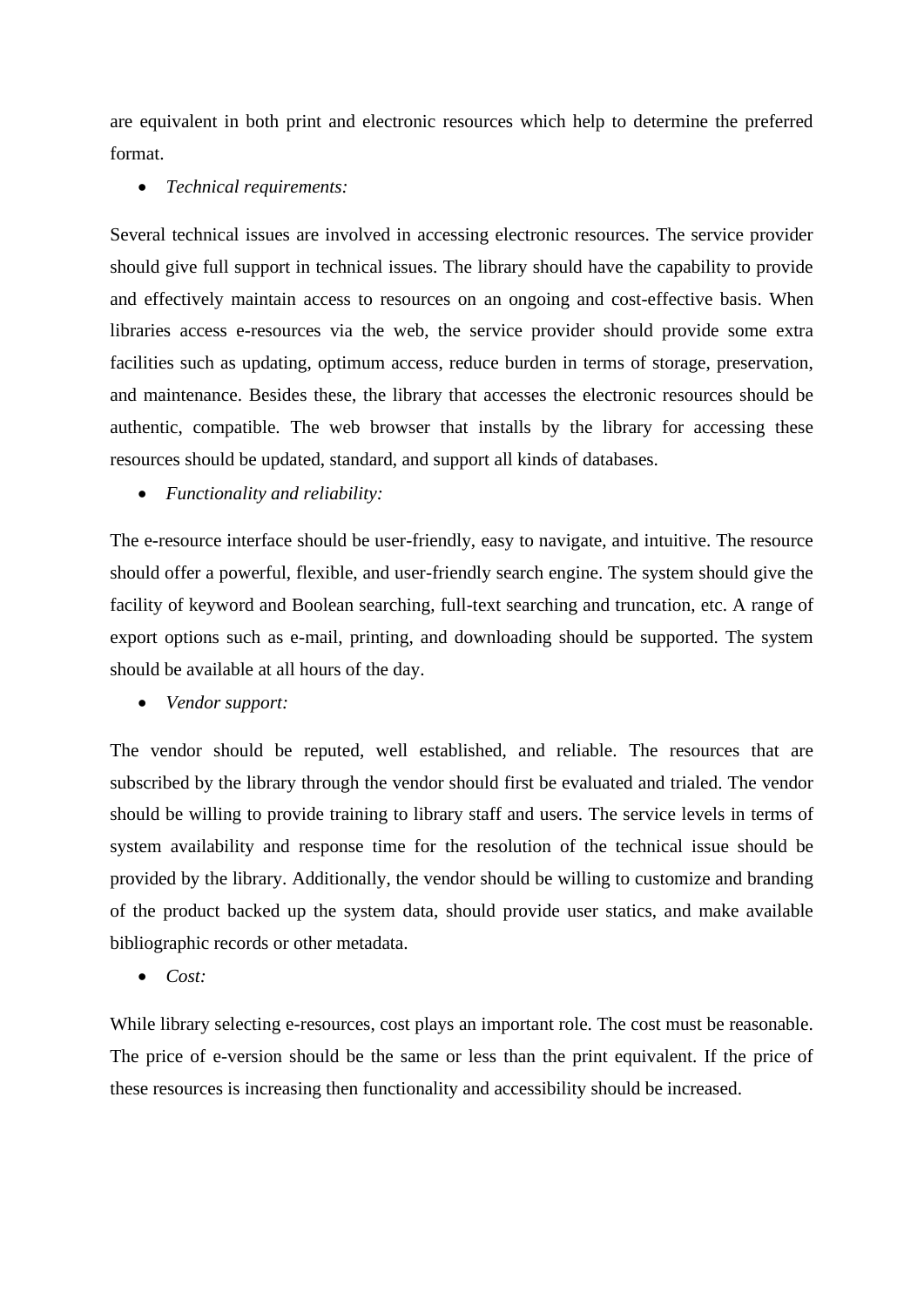# • *Licensing issue:*

For purchases, the e-resources usually require a license agreement. The license must be reviewed and negotiated to inform and support the evaluation process.

The most important features of licensing are-

- $\triangleright$  It should be user-friendly.
- $\triangleright$  Authorized users and authorized sites should be defined as broadly as possible.
- $\triangleright$  The database should give full permit of access including printing, downloading, and sharing.
- $\triangleright$  The service provider should provide statics for each library's use directly to the library participating individually or as a member of the consortium.
- $\triangleright$  The service provider should have the liability for unauthorized use of the resources.
- $\triangleright$  While accessing the e-resources, the license should ensure the privacy and confidentiality of the user's information.
- $\triangleright$  The license should have the provision of fair use (or fair use), termination, refunds, period of the agreement, and also some language issues.
- *Supply:*

If e-resources are compared with print materials, there is no standard model for the packaging and pricing of these e-publications. The selector should carefully review the pricing model which includes purchase, subscription rate, pay per view, and rental. The service provider should permit the access option for both single as well as multiple users. They should also maintain the cost. The selector might be canceling several deals and moving to the selected contents.

• *Duplication of material:*

We know that the costs of electronic resources are high. So during the time of selecting the materials, the selector must confirm that resources should not be duplicated.

# *Review and renewal process:*

Due to the rapid growth of technology, the review and renewal process become complicated. Like other continuing resources, e-resources will not always have a uniform renewal date, as subscriptions or leases may run for one or more years from any particular date and calendar. So the vendor should provide advance notification or alerts for renewal and effective review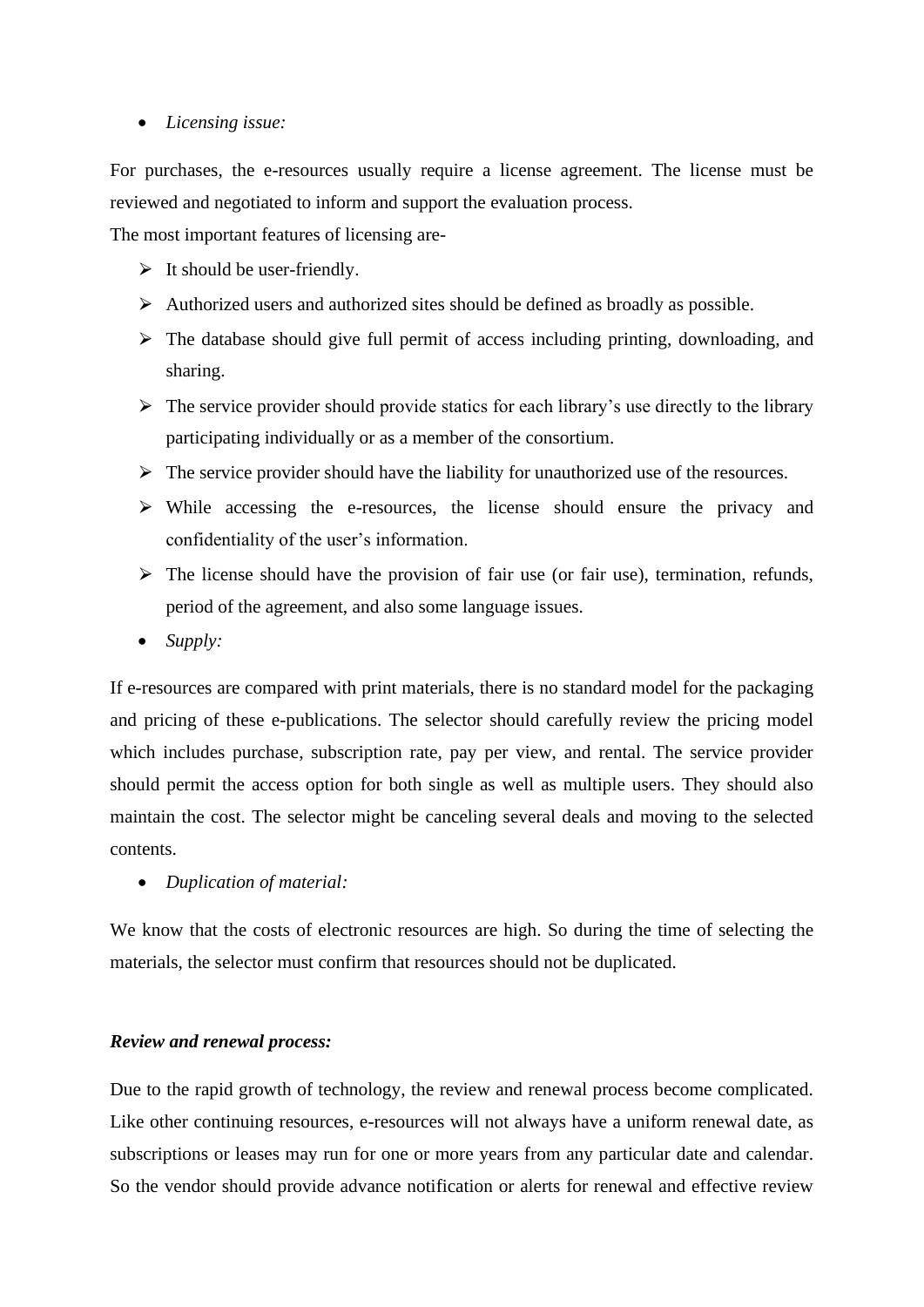of the resources to the library. Before re-evaluating the resources, the library should review available statistics which will help in determining the relevancy of resources for library users, increasing and decreasing rate as compared to previous years or in comparison to other products in similar products.

## *Cancellation process:*

Before renewal of e-resources these resources should be reviewed and re-evaluated. If the selector gets any difficulty, the selector has to cancel these resources. The cancellation of resources depends on the budget. The main features of cancellation of resources from the collection are-

- $\triangleright$  If the resources are no longer available or maintained.
- $\triangleright$  If the resources are no longer reliable and relevant.
- $\triangleright$  If the service provider is not able to provide more extensive coverage of the subject.
- $\triangleright$  The cost of the product is not comparable with usage.
- $\triangleright$  The current product which is provided by the service provider is damaged or not in good condition.

# **CONCLUSION:**

Collection development is an ongoing process of any organization or institution. In recent years the utility of traditional resources such as books, microfilm has been decreased. The information has been accessible electronically with the help of different techniques. So the selection criteria and selection procedure of the e-resources for the library have been changed. Collection development policy has a guide to library stuff and identifying and selecting the resources that what is good or what is bad. Through the collection development policy, the library staff has to check the duplication of materials, subscription cost, and utility of the item. The Collection development policy must indeed be clear whether the collection is in print or electronic form and also it should full fill the user's demand.